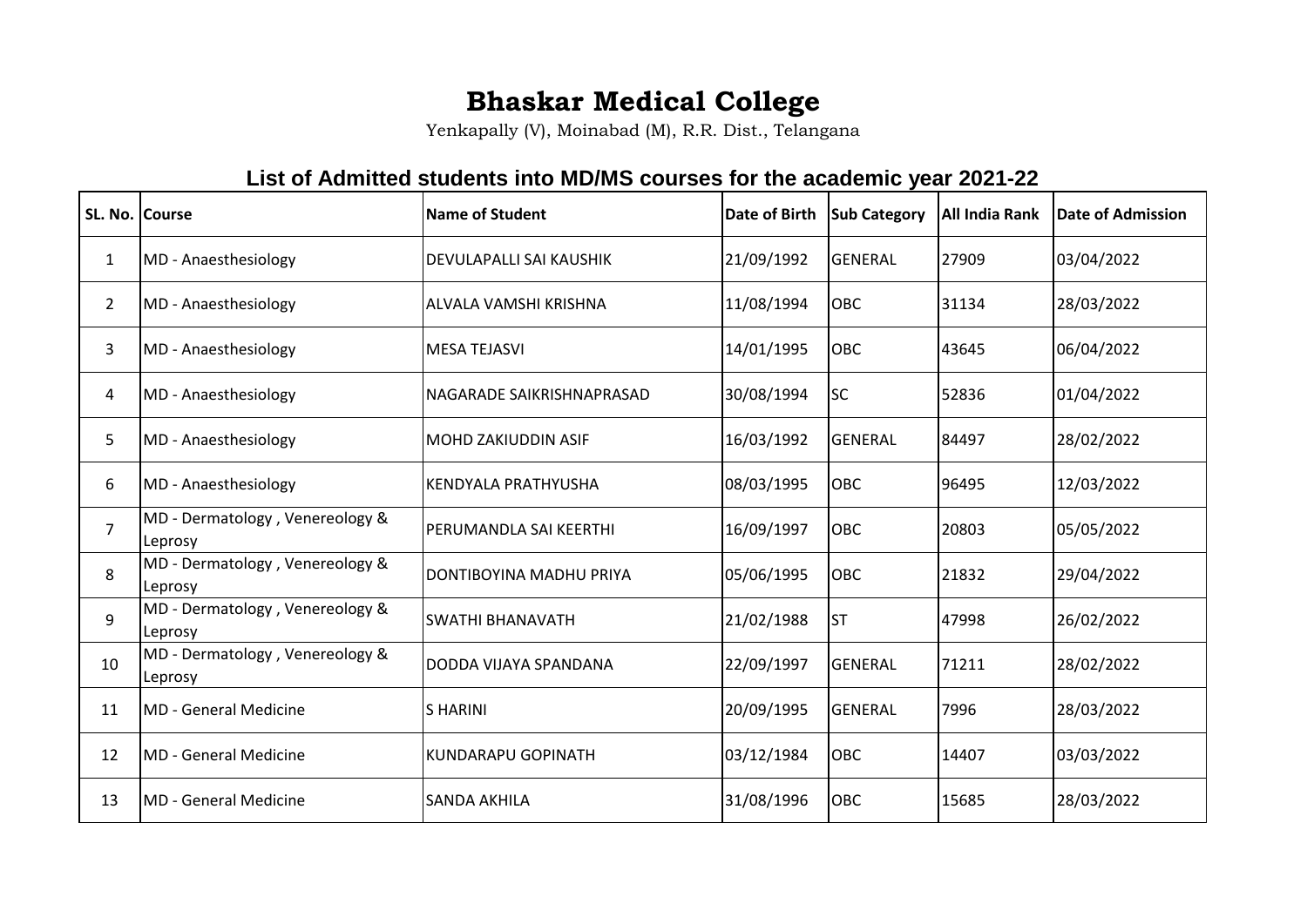| 14 | <b>MD</b> - General Medicine   | <b>GUTTA SAHAN</b>         | 16/08/1994 | <b>GENERAL</b> | 18377  | 06/04/2022 |
|----|--------------------------------|----------------------------|------------|----------------|--------|------------|
| 15 | MD - General Medicine          | <b>KHAIRE PRIYA</b>        | 21/01/1996 | <b>SC</b>      | 45199  | 28/03/2022 |
| 16 | MD - General Medicine          | TUMULA SHARANYAPRIYA       | 21/04/1996 | <b>OBC</b>     | 52422  | 03/03/2022 |
| 17 | <b>MD</b> - General Medicine   | RAMA DEVI E                | 08/07/1987 | OBC            | 85661  | 31/01/2022 |
| 18 | <b>MD</b> - General Medicine   | PRUDHVIRAJ KILARU          | 15/05/1994 | <b>GENERAL</b> | 90236  | 06/04/2022 |
| 19 | <b>MD</b> - General Medicine   | <b>AADI KOUSHIK</b>        | 18/12/1994 | <b>OBC</b>     | 112168 | 06/04/2022 |
| 20 | <b>MD</b> - Paediatrics        | S.HAMSIKA                  | 09/01/1998 | <b>GENERAL</b> | 26114  | 29/04/2022 |
| 21 | <b>MD</b> - Paediatrics        | AMBALA SIDDHARTHA          | 05/09/1991 | <b>SC</b>      | 39098  | 01/04/2022 |
| 22 | <b>MD</b> - Paediatrics        | <b>HAIQA ROSHNAK</b>       | 20/06/1995 | <b>GENERAL</b> | 103876 | 05/04/2022 |
| 23 | MD - Psychiatry                | SAMALA NIVEDITHA           | 15/02/1979 | <b>GENERAL</b> | 44513  | 03/03/2022 |
| 24 | MD - Psychiatry                | <b>ND PRATHYUSH</b>        | 17/01/1996 | <b>OBC</b>     | 48502  | 30/04/2022 |
| 25 | MD - Radio Diagnosis/Radiology | PERLA SHREEJA              | 27/03/1997 | <b>OBC</b>     | 5254   | 28/03/2022 |
| 26 | MD - Radio Diagnosis/Radiology | MUSRAM BHAVANA POOJA SINGH | 18/03/1994 | <b>OBC</b>     | 13094  | 03/02/2022 |
| 27 | MD - Radio Diagnosis/Radiology | <b>KALLA MOUNICA</b>       | 27/12/1996 | <b>GENERAL</b> | 13925  | 12/03/2022 |
| 28 | MD - Radio Diagnosis/Radiology | <b>REPALLE PRASANNA</b>    | 27/05/1992 | <b>GENERAL</b> | 16100  | 29/04/2022 |
| 29 | MD - Radio Diagnosis/Radiology | <b>ARURI HARINI</b>        | 17/01/1994 | <b>SC</b>      | 26160  | 03/02/2022 |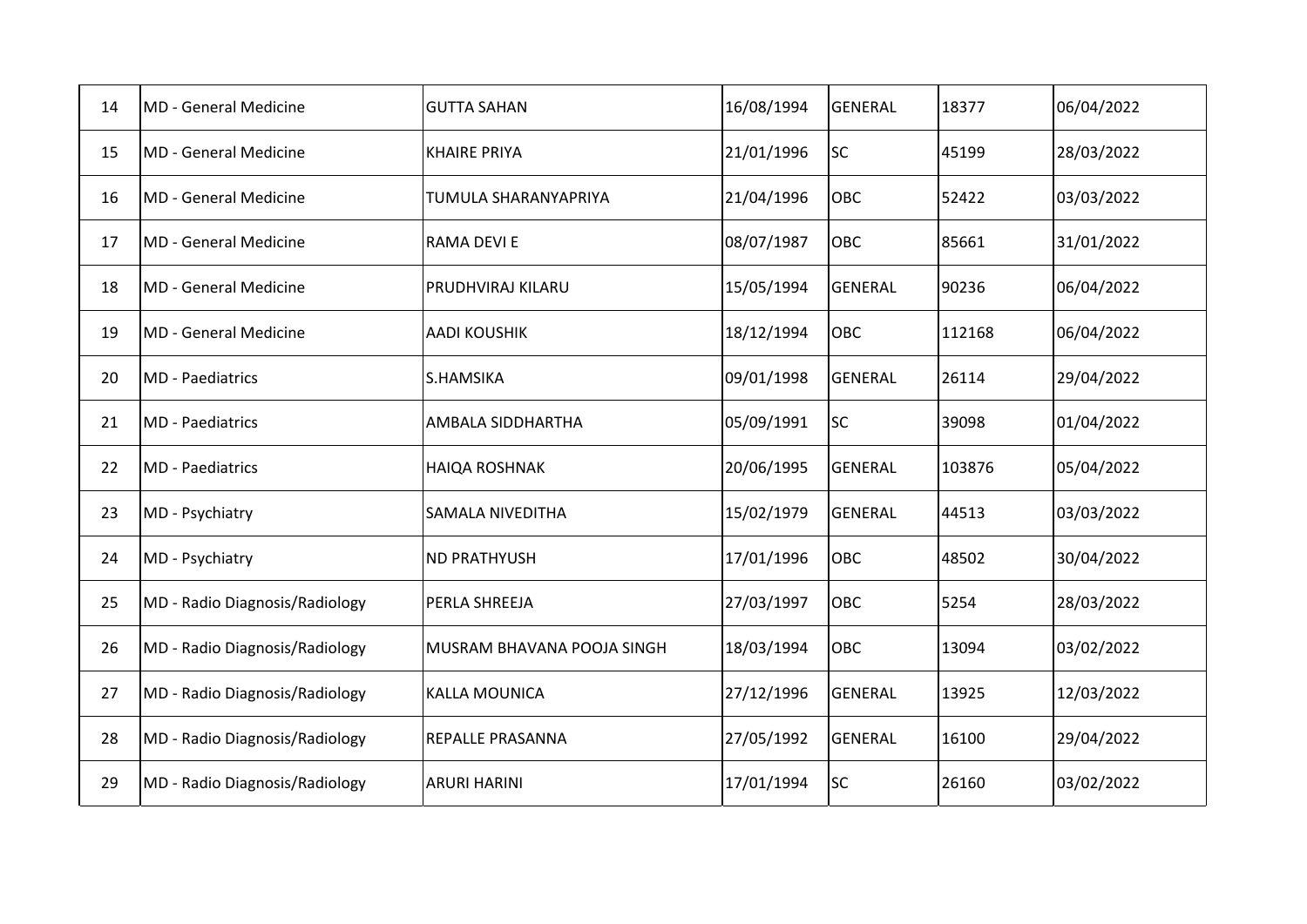| 30 | MD - Radio Diagnosis/Radiology                                   | <b>KORRA DIVYA</b>           | 21/06/1997 | <b>ST</b>      | 35152 | 28/03/2022 |
|----|------------------------------------------------------------------|------------------------------|------------|----------------|-------|------------|
| 31 | MD - Radio Diagnosis/Radiology                                   | <b>G PRANITHA</b>            | 09/07/1984 | <b>OBC</b>     | 36504 | 26/02/2022 |
| 32 | MD - Radio Diagnosis/Radiology                                   | <b>CHITTEM PARNIKA REDDY</b> | 20/08/1993 | <b>GENERAL</b> | 68565 | 04/03/2022 |
| 33 | MD - Radio Diagnosis/Radiology                                   | <b>BANALA BHAVITHA REDDY</b> | 26/08/1996 | <b>GENERAL</b> | 84930 | 06/04/2022 |
| 34 | MD - Tuberculosis & Respiratory<br>Diseases / Pulmonary Medicine | <b>SARA AHMED</b>            | 29/07/1993 | <b>OBC</b>     | 14972 | 28/03/2022 |
| 35 | MD - Tuberculosis & Respiratory<br>Diseases / Pulmonary Medicine | <b>NARRA SWETA</b>           | 06/11/1994 | <b>GENERAL</b> | 22920 | 12/03/2022 |
| 36 | MD - Tuberculosis & Respiratory<br>Diseases / Pulmonary Medicine | M RAMSHANKER REDDY           | 22/02/1996 | <b>GENERAL</b> | 59750 | 28/02/2022 |
| 37 | MD/MS - Obstetrics & Gynaecology                                 | <b>SALEHA MARYAM</b>         | 07/07/1991 | OBC            | 12764 | 04/02/2022 |
| 38 | MD/MS - Obstetrics & Gynaecology                                 | RIYA TALAMARLA MUNTIMADUGU   | 17/07/1997 | <b>OBC</b>     | 15149 | 03/04/2022 |
| 39 | MD/MS - Obstetrics & Gynaecology                                 | <b>GANDE DHANUSHA</b>        | 03/11/1995 | <b>GENERAL</b> | 20451 | 12/03/2022 |
| 40 | MD/MS - Obstetrics & Gynaecology                                 | NAINENI LAHARI               | 27/07/1997 | <b>GENERAL</b> | 57590 | 28/02/2022 |
| 41 | MD/MS - Obstetrics & Gynaecology                                 | <b>PRASANNA LATHA KARRE</b>  | 22/03/1985 | <b>SC</b>      | 58094 | 04/02/2022 |
| 42 | MD/MS - Obstetrics & Gynaecology                                 | <b>IKKURTHI APARNA</b>       | 06/10/1990 | <b>GENERAL</b> | 79166 | 26/02/2022 |
| 43 | MD/MS - Ophthalmology                                            | MIRZA MUJTABA ALI BAIG       | 02/10/1995 | <b>GENERAL</b> | 24466 | 01/04/2022 |
| 44 | MD/MS - Ophthalmology                                            | <b>GUNTHALA DIVYA</b>        | 04/08/1994 | <b>GENERAL</b> | 35754 | 07/04/2022 |
| 45 | MD/MS - Ophthalmology                                            | <b>ABHINAYA DASARI</b>       | 02/01/1997 | <b>SC</b>      | 52612 | 30/04/2022 |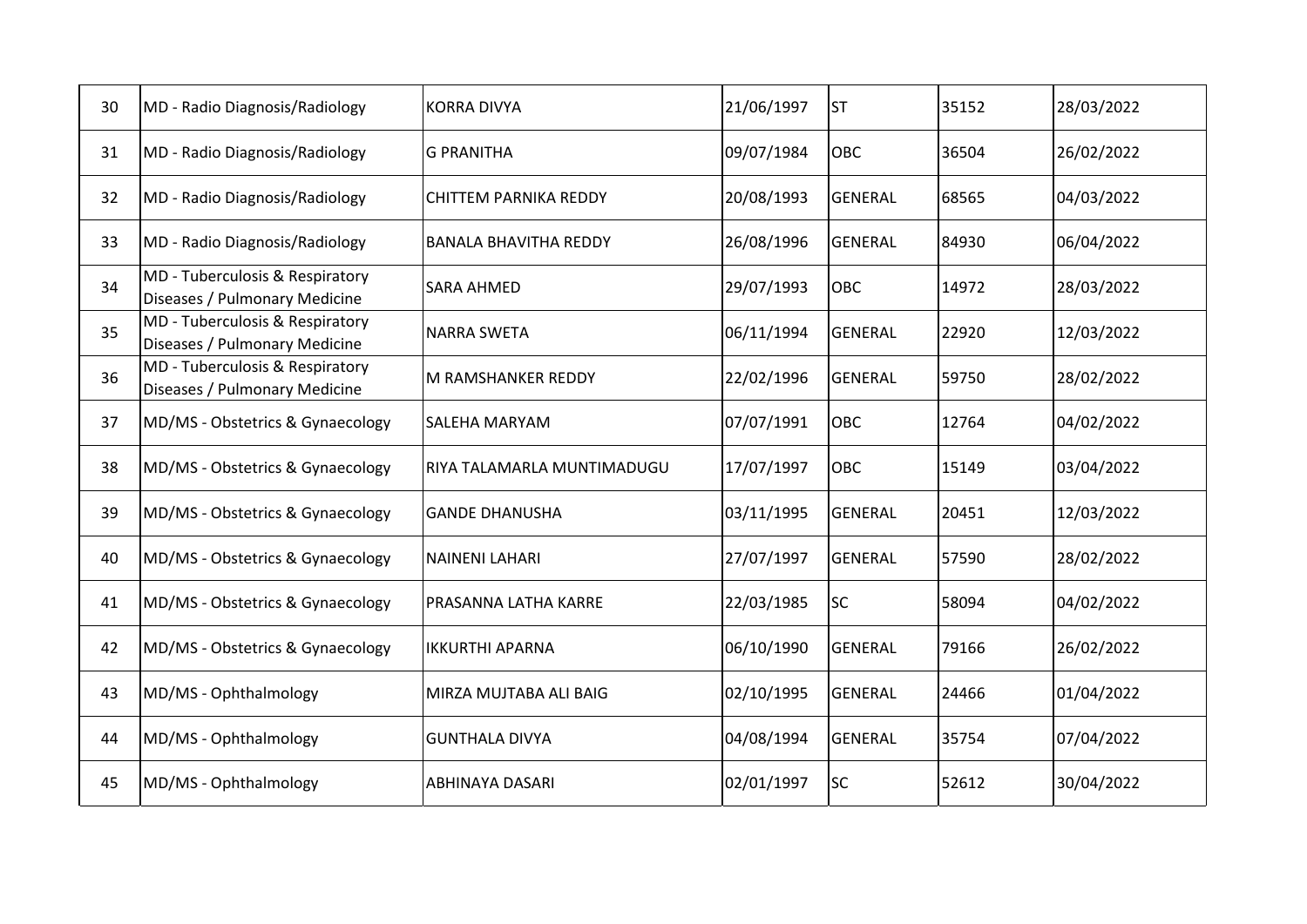| 46 | MD/MS - Ophthalmology | <b>GEETHA JOSHITA GUMPELLA</b>    | 04/11/1995 | <b>GENERAL</b> | 62049 | 04/04/2022 |
|----|-----------------------|-----------------------------------|------------|----------------|-------|------------|
| 47 | MS - ENT              | P SUSAN SOUNDARYA                 | 04/07/1995 | <b>OBC</b>     | 29670 | 28/02/2022 |
| 48 | MS - ENT              | <b>GODAVARI SRAVAN CHAITHANYA</b> | 29/03/1993 | lsc            | 53475 | 01/04/2022 |
| 49 | MS - ENT              | <b>GADDE THANVI</b>               | 05/01/1998 | <b>GENERAL</b> | 75990 | 03/03/2022 |
| 50 | MS - General Surgery  | N RISHITEJ                        | 12/08/1993 | <b>OBC</b>     | 21394 | 03/04/2022 |
| 51 | MS - General Surgery  | AYYAGARI SRI KRISHNA SAI          | 23/10/1995 | <b>OBC</b>     | 21973 | 28/03/2022 |
| 52 | MS - General Surgery  | <b>SUMIYA KAUSER</b>              | 20/11/1995 | <b>GENERAL</b> | 26427 | 02/04/2022 |
| 53 | MS - General Surgery  | HUSNA FATIMA AFZAL                | 31/03/1990 | <b>GENERAL</b> | 32207 | 07/04/2022 |
| 54 | MS - General Surgery  | FATIMA ZUYEBA RUKNADDIN           | 15/08/1989 | <b>GENERAL</b> | 33739 | 07/04/2022 |
| 55 | MS - General Surgery  | <b>VELPULA SATHISH</b>            | 01/05/1995 | <b>SC</b>      | 57476 | 03/04/2022 |
| 56 | MS - General Surgery  | <b>SIMRAN YADAV</b>               | 02/01/1996 | <b>GENERAL</b> | 74949 | 28/02/2022 |
| 57 | MS - General Surgery  | <b>K.APARNA</b>                   | 19/08/1994 | <b>GENERAL</b> | 78352 | 06/04/2022 |
| 58 | MS - Orthopaedics     | <b>CHAGANTIPATI SAI HARISH</b>    | 19/01/1995 | <b>OBC</b>     | 31068 | 28/03/2022 |
| 59 | MS - Orthopaedics     | KANCHETI HARISH BABU              | 28/07/1994 | <b>GENERAL</b> | 33396 | 29/04/2022 |
| 60 | MS - Orthopaedics     | <b>KEETHA VIJETHA</b>             | 10/06/1995 | <b>OBC</b>     | 36129 | 28/03/2022 |
| 61 | MS - Orthopaedics     | <b>KARRI AKASH</b>                | 01/11/1994 | <b>GENERAL</b> | 58492 | 28/02/2022 |